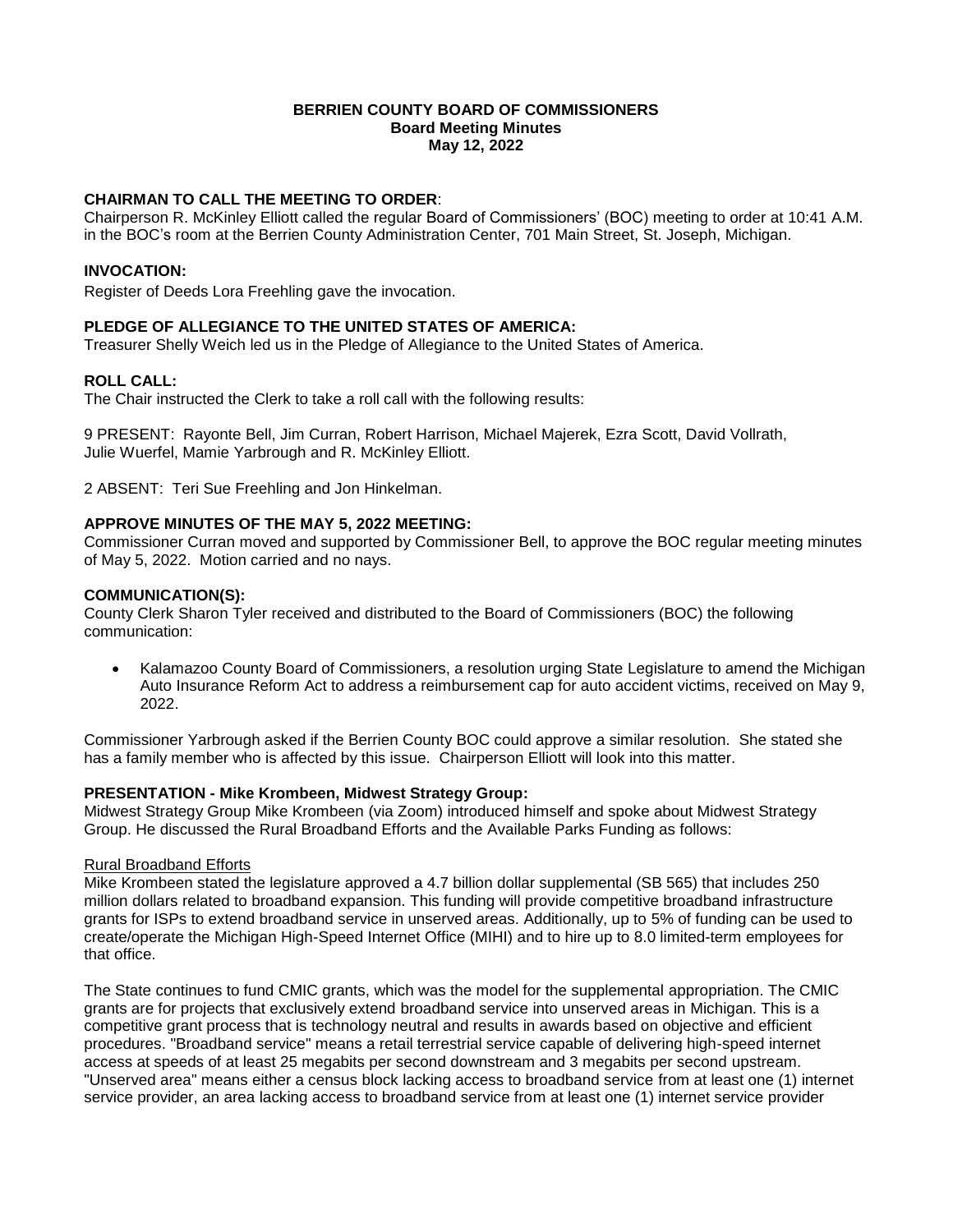according to the most accurate and granular data on the broadband map created by the Federal Communications Commission (FCC).

Senator LaSata recently introduced SB 970, which was referred to the Senate Appropriations Committee. The introduced version of the legislation doesn't currently have funding attached to it, but the mechanics of the bill would provide funding to counties to identify places for expansion and to contract with ISPs to provide that extended broadband service. That legislation allows for investment into fast speed technology not less than 100 mbps download and 20 mbps upload.

### Available Parks Funding

He stated the Legislature also passed 450 million dollars for parks funding in that 4.7 billion dollars supplemental (SB 565). 250 million dollars is being used to develop, improve, repair, and maintain state parks, state recreation areas, and state-designated trails while the other 200 million is being used for local parks and trails. 65 million will be used by the DNR to implement a local parks and recreation grant program which we believe will look similar to the Michigan Natural Resource Trust Fund Grant Program.

The Senate Appropriations Committee voted on Wednesday to pass SB 1028 which includes \$45.6 million for 117 projects approved by the Michigan Natural Resources Trust Fund Board. The recommended appropriation would include 22 acquisition projects (\$22.3 million) and 95 development projects (\$23.3 million). This includes \$4.7M for the Berrien Springs State Game Area, 232K for Niles (Dam Park Development), \$124K for Niles Trailhead Project, 50K the Toth Park Playground, 50K the Corrond Tennis Courts, and 50k the Kedzie Playground. This legislation should pass the full Senate without objection and then on to the House. I believe this will be done/signed by Governor before the 4th of July.

Discussion was held.

**PUBLIC COMMENTS REGARDING RESOLUTIONS – Public comments at this portion of the meeting must be related to resolutions listed on today's agenda only. Those speaking during public comments may do so no longer than two minutes and shall identify themselves by name and city, township, or village. (Article III, 3.9B-C). The public should refer to the resolution # that they are commenting on as a part of their comments:** None.

#### **CONSENT CALENDAR:**

Commissioner Scott moved and supported by Commissioner Wuerfel, to approve today's Consent Calendar as presented:

| Resolutions # | Description                                 |
|---------------|---------------------------------------------|
| F2205030      | Weekly Bills & Road Payables                |
| F2205282      | Extend Broadband Grant Application Deadline |

The Chair instructed the Clerk to call the roll with the following results:

9 YEAS: Curran, Harrison, Majerek, Scott, Vollrath, Wuerfel, Yarbrough, Bell and Elliott.

Motion carried, no nays.

## **ADDED RESOLUTION(S):** None.

**COMMITTEE REPORT(S) – Personnel & Human Services, Administration and Finance Committees:** The Personnel & Human Services, Administration and Finance Committees presented their Committee Reports. Discussion was held. Parent Committee minutes are available at [www.berriencounty.org.](http://www.berriencounty.org/)

## **BOARD APPOINTMENTS:**

#### **Motion:**

Commissioner Yarbrough moved and seconded by Commissioner Scott, to approve the following Board Appointments, effective immediately: